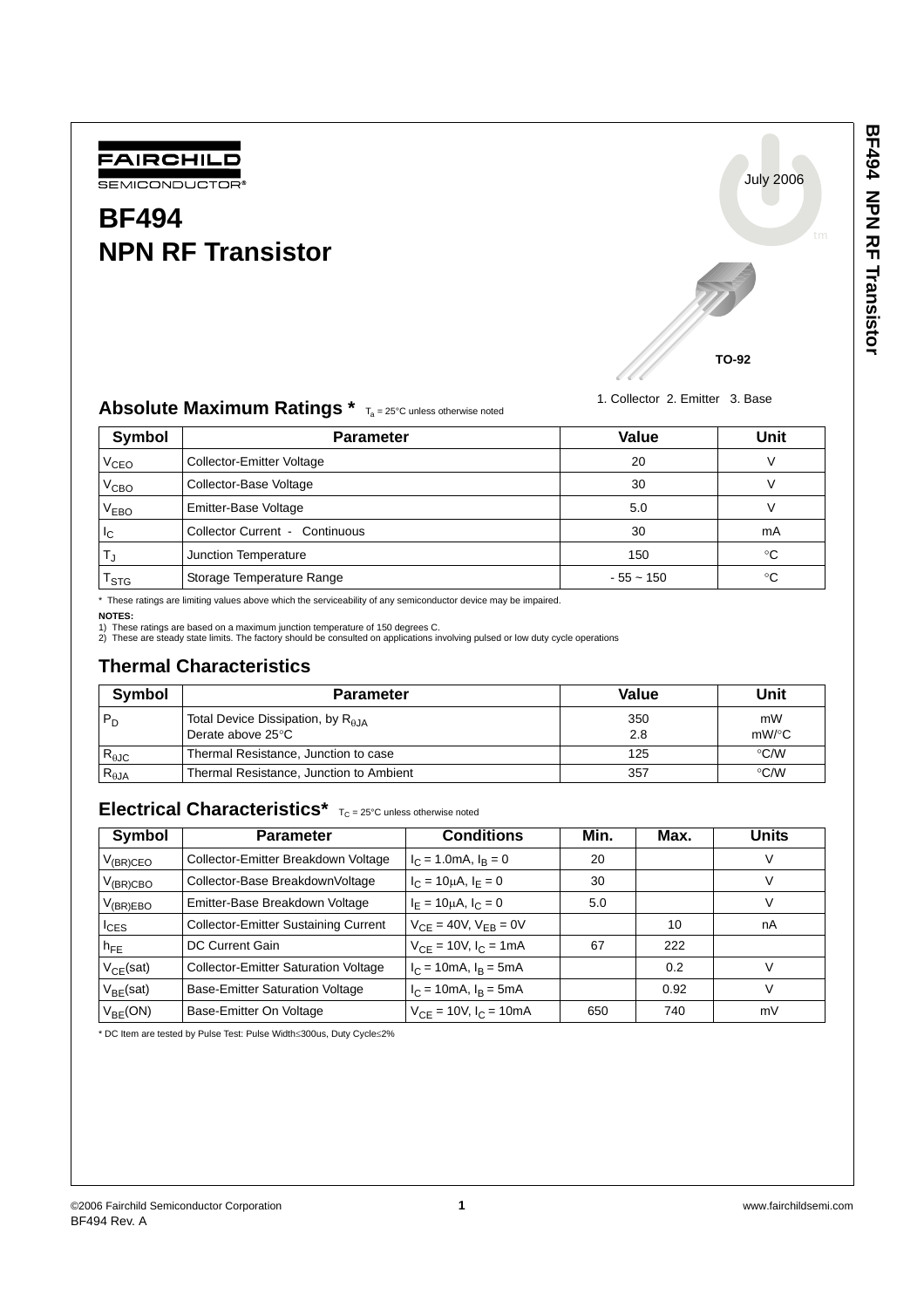

**BF494 NPN RF Transistor**